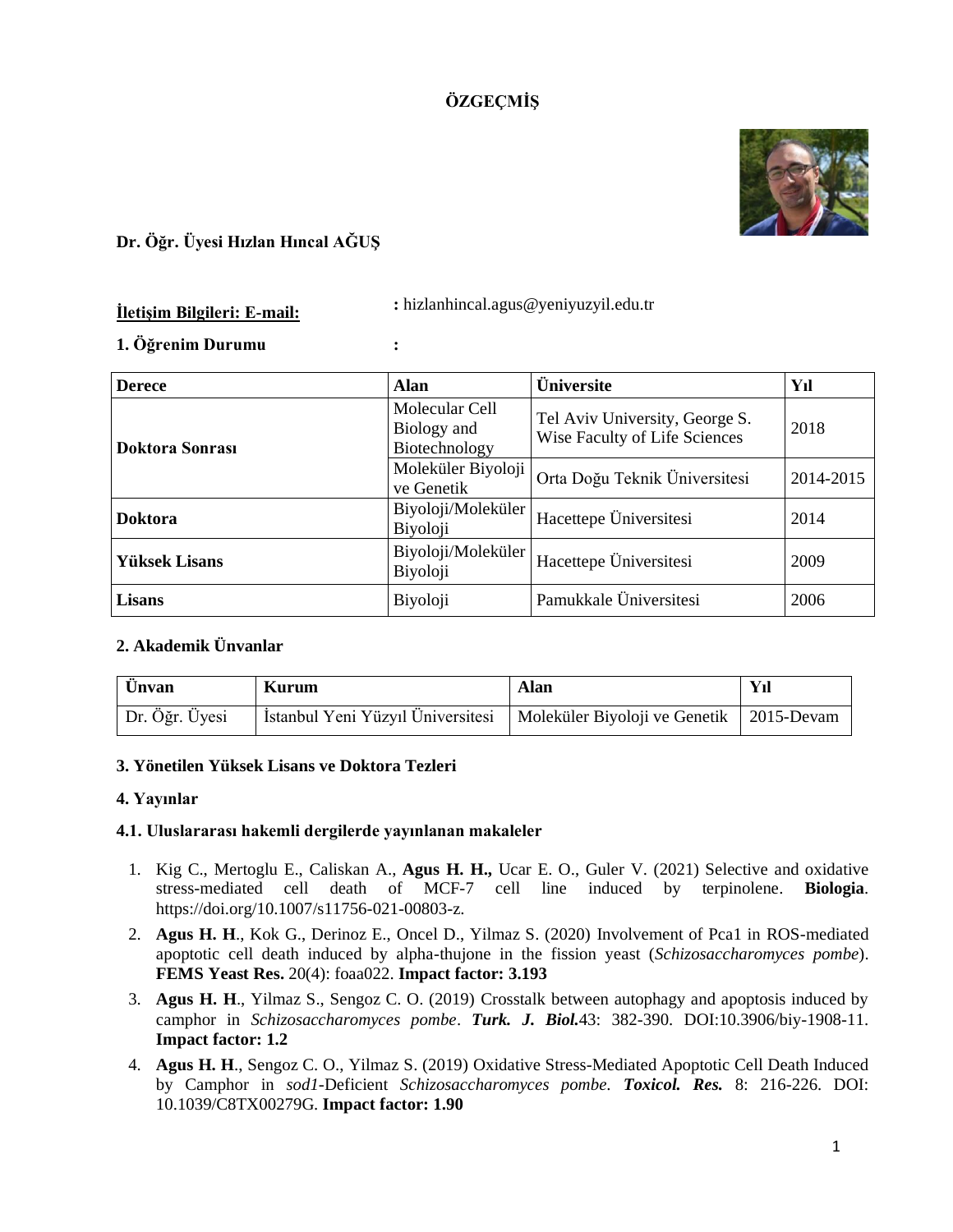- 5. **Agus H. H.**, Sarp C., Cemiloglu M. (2018) Oxidative stress and mitochondrial impairment mediated apoptotic cell death induced by terpinolene in *Schizosaccharomyces pombe*. *Toxicol. Res.* 7: 848-858. DOI: 10.1039/C8TX00100F. **Impact factor: 2.35**
- 6. **Agus H. H.**, Erson Bensan, E. (2016) Mechanisms of mRNA polyadenylation. *Turk. J. Biol.* 40 (3): 529-538. DOI: 10.3906/biy-1505-94. **Impact factor: 1.40**
- 7. **Agus H. H.**, Erkmen B., Sumer S., Erkoc F. (2015) Impact of DBP on histology and expression of HSP 70 in gill and liver tissue of *Cyprinus carpio*. *Mol. Biol. Rep***.** 42 (9): 1409-1417. **Impact factor: 2.34**
- 8. **Agus H. H.**, Sumer S., Erkoc F. (2015) Toxicity and molecular effects of di-n-butyl phthalate (DBP) on CYP1A, SOD and GPx in *Cyprinus carpio* (common carp). *Environ. Monit. Assess.* 187:423. **Impact factor: 1.98**
- 9. Erkmen B., Mert R., **Agus Hizlan H.**, Yildirim Z., Karasu-Benli A. C., Erkoc F. (2017) Impact of sublethal di-n-butyl phthalate (DBP) on the aquaculture fish species Nile tilapia (*Oreochromis niloticus*): Histopathology and oxidative stress assessment. **Aquac. Res.** 48: 675-685. **Impact factor: 1.56**
- 10. **Hizlan H. Agus**, PelinTekin, Merve Bayav, Asli Semiz, Alaattin Sen. (2009) Drug interaction potential of the seed extract of *Urtica urens* L. (dwarf Nettle). *Phyto. Res*. 23 (12): 1763-1770. **Impact factor: 3.15**
- 11. Sen A., Sahin, B., **Agus H. H.**, Bayav, M., Sevim, H., and Semiz, A. (2007) Prevention of carbon tetrachloride-induced hepatotoxicity by *Urtica urens* in rats. *JABS* 1 (3): 29-32.

#### **4.2. Uluslararası bilimsel toplantılarda sunulan ve bildiri kitabında (Proceeding) basılan bildiriler.**

- 1. Cetin, A., Yalcin, I. N., **Agus H. H.** (2019) The Roles Of Programmed Cell Death Regulators Aif1, Pca1 And Pnu1 In Tetraconazole-Induced Apoptosis In The Fission Yeast (*Schizosaccharomyces pombe*). *VII. International Congress of the Molecular Biology Association of Turkey*, PT 003, September 27-29, Istanbul.
- 2. Kig, C., **Agus H. H.**, Guler, V., Caliskan, A., Mertoglu, E., Onay-Ucar, E. (2019) Terpinolene Induces Apoptosis in Human Breast Cancer Cell Lines. *VII. International Congress of the Molecular Biology Association of Turkey*, PT 045, September 27-29, Istanbul.
- 3. Yılmaz, S., Sengoz, C. O., **Agus, H. H.** (2018) Apoptotic Cell Death Induced by Camphor in the Fission Yeast (*S.pombe*). *VI. International Congress of the Molecular Biology Association of Turkey*, PT 012, September 5-8, İzmir.
- 4. Sengoz, C. O., Yilmaz, S., **Agus, H. H.** (2018) Oxidative Stress and Mitochondrial Disruption Induced by Camphor in the Fission Yeast (*S. pombe*). *VI. International Congress of the Molecular Biology Association of Turkey,* PT 011*,* September 5-8, İzmir.
- 5. **Agus, H. H.** (2018) Effects of Stearic Acid on Programmed Cell Death Mechanisms of the Fission Yeast (*S. pombe*). Oral Presentation. *VII. International Molecular Biology and Biotechnology Congress*, April 25-27, Konya.
- 6. Cemiloglu, M., Sarp, C, Sengoz, C. O., **Agus, H. H.** (2018) Effects of Terpinolene on Antioxidant Enzyme System of the Fission Yeast (*S. pombe). VII. International Molecular Biology and Biotechnology Congress*, April 25-27, Konya.
- 7. Erson-Bensan, A. E., Akman, B. H., Oyken, M., **Agus, H. H.,** Yavuz, E., Erdem, M., Can, T. (2017) APA isoform diversity in triple negative breast cancers. *Cancer Research Annual Meeting*, April 1-5; Washington, DC.
- 8. Senman I., Ogretici O., **Agus H. H.** (2017) Molecular Toxicological Effects of Hydrogen Peroxide in Fission Yeast (*Schizosaccharomyces pombe*) with Defective Antisense RNA Mechanism. *V.*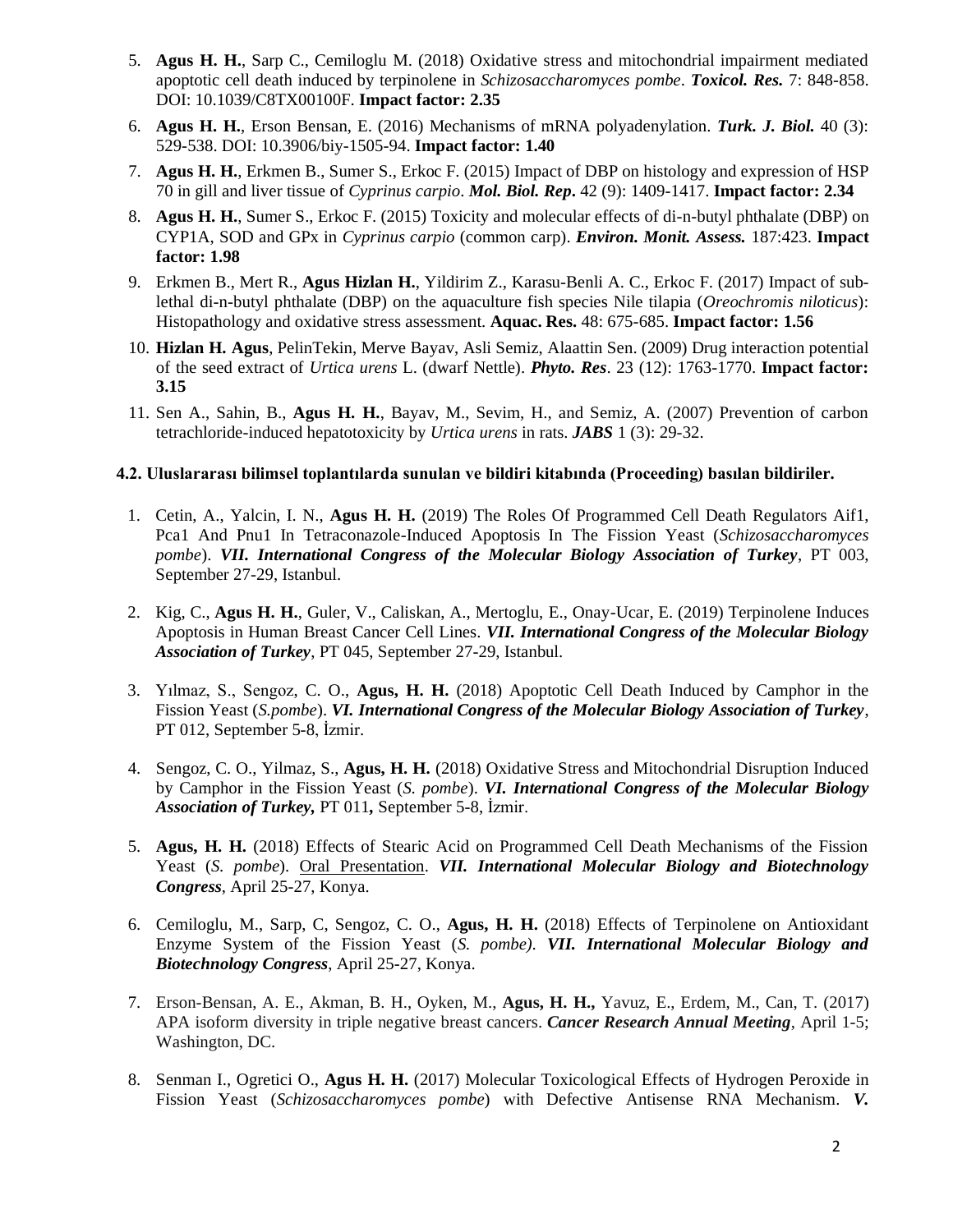*International Congress of the Molecular Biology Association of Turkey*, November 8-10, BU, Istanbul.

- 9. **Agus H. H.**, Erson Bensan, E. (2015) Expression of Polyadenylation Complex Subunits in Breast Cancer Cell Lines. *IV. International Congress of the Molecular Biology Association of Turkey*, November 27-29, METU, Ankara.
- 10. **Agus H. H.**, Erkmen B., Sumer S., Erkoç F. (2014) Transcriptional Regulation and Tissue Specific Expression of CYP1A and SOD: A Cross-Talk Between Different Transacting Molecules in Aquatic Model Organism Common Carp (*Cyprinus carpio*)? *20th International Symposium on Microsomes and Drug Oxidations:* P110, Stuttgart.
- 11. **Agus H. H.,** Sümer S., Erkoç F. (2013) Evaluation of Housekeeping Genes in Molecular Ecotoxicology: *Cyprinus carpio* as a Model Test Organism and Determination of Heat Shock Protein mRNA Levels in Gills and Liver Stressed with Dibutyl phthalate Exposure**.** *FEBS Journal* **280:** 219, Suppl. 1.
- 12. **Agus H. H.,** Sümer S., Erkmen B., Erkoç F. (2013) Hsp70 Expression in Fish Gill Used as an Ecotoxicological Biomarker: A Rapid, Sensitive, Reproducible and Simple Molecular Approach. *SETAC Europe 23rd Annual Meeting***:** TH027, Glasgow, Scotland.
- 13. Baltacioglu E., Guncu G., **Agus H. H.,** Sukuroglu E., Dursun E., Sumer S., Karabulut E., Akalin F. A. (2010) Matrix Metalloproteinase-1 and -3 Gene Polymorphisms in Periodontitis Patients. *39th Annual Meeting of the AADR:* P1496, Washington, DC.
- 14. **Agus H. H.,** Güncü G. N., Sümer S., Baltacıoğlu E., Dursun E., Şüküroğlu E., Akalın F. A. (2009) MMP-1 and MMP-3 Gene Promoter Polymorphisms in Aggressive and Chronic Periodontitis Patients. *Türk Periodontoloji Derneği 39. BilimKongresi:* P09.
- 15. Sen A., **Agus H. H.**, Bayav M., and Sevim H. (2006) *In vivo* effects of *Urtica urens* seed extracts on the cytochrome P450-dependent monooxygenases in the liver, lung, and kidney of control and 3 methylcholanthrene-exposed rats. *Drug Metab. Reviews* **38:** 55-56 Suppl. 2.
- 16. Sen A., **Agus H. H.**,Bayav M., and Sevim H. (2006) *In vivo* assessment of *Urtica urens* supplementation on rat xenobiotic metabolizing enzymes. *FEBS Journal* **273:** 300, Suppl 1.
- 17. **Agus, H.H.**, Semiz, A., Bayav, M., Sevim, H., and Sen, A. (2006) Potential Drug Interactions with *Urticaurens*. *6 th International Congress of Turkish Society of Toxicology*, November 2-5, Belek, Antalya.

#### **4.3. Yazılan Uluslararası kitaplar veya kitaplarda bölümler**

1. **Agus, Hizlan Hincal**, (2020) "Terpene Toxicity and Oxidative Stress" in "Toxicology: Oxidative Stress and Dietary Antioxidants". Ed: Vinood B. Patel, Elsevier, London.

#### **4.4. Ulusal hakemli dergilerde yayınlanan makaleler**

### **4.5. Ulusal bilimsel toplantılarda sunulan bildiri kitabında basılan bildiriler**

- 1. **Agus, H. H.,** Ozdemir N., Özbay, M. G. (2021) Alfa-terpı̇neol hücresel ölüm modelı̇ *Schı̇zosaccharomyces pombe*'de oksı̇datı̇f hasar yoluyla apoptoz ve nekrozu tetı̇klemektedı̇r. Sözlü sunum. **7. Bilim Günleri**: SB-60, 5-7 Mayıs, Sanal Kongre.
- 2. **Agus, H. H.,** Kig, C. (2020) *Schizosaccharomyces pombe*'de temozolomid ile indüklenmiş programlı hücre ölüm yolları. Sözlü Sunum. **31. Ulusal Biyokimya Kongresi:** S-130, 18-20 Aralık, Sanal Kongre.
- 3. **Agus, H. H.,** Kök, G., Derinöz, E. (2019) *Schizosaccharomyces pombe*'nin Hücre Ölüm Modeli Olarak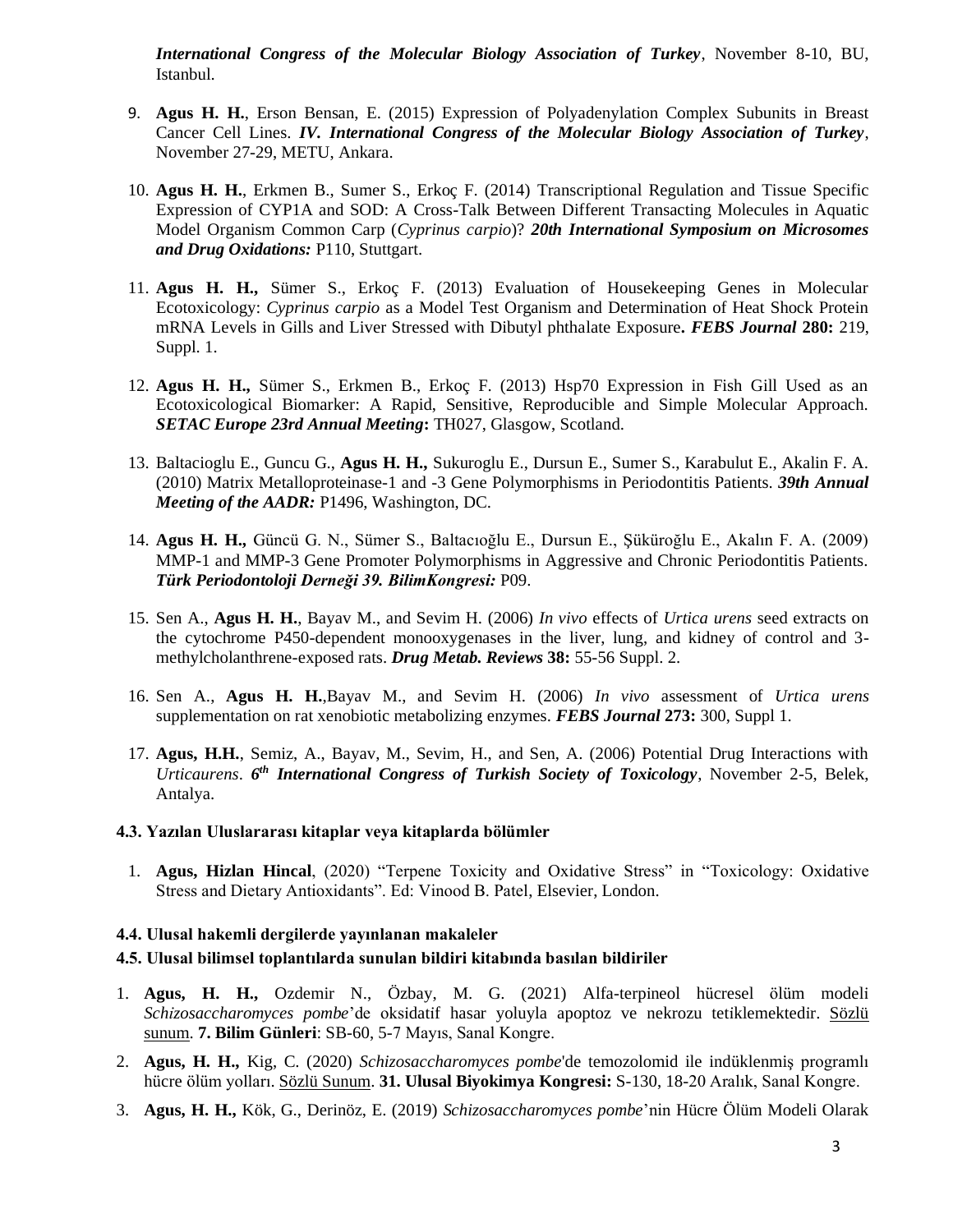Geliştirilmesi ve Alfa-thujone-bağımlı Ölümün Mekanistik İncelemesi. Sözlü Sunum. *20. Uluslararası Katılımlı Biyoteknoloji Kongresi*, 10-12 Ekim, Ankara.

- 4. **Agus H. H.**, Sumer S., Erkoc F. (2014) Çevre Kirleticisi Di-n-bütil Fitalatın (DBP) Sucul Organizmalarda Vitellogenin Ekspresyonu Üzerine Etkileri. *22. Ulusal Biyoloji Kongresi*, BIY-S3-1, 23- 27 June, Eskişehir (sözlü sunum).
- 5. **Agus H. H.,** Sümer S., Erkoç F. (2013) EDC etkili Di-bütil ftalatın juvenile sazan balıklarında sitokrom P450 (CYP1A) üzerine etkileri. *XXV. Ulusal Biyokimya Kongresi:* P168, Izmir.

### **5. Projeler**

- 1. "Maya Hücresinin (*Schizosaccharomyces pombe*) Apoptoz ve Otofaji Modeli Olarak Geliştirilmesi ve Bazı Sentetik ve Bitkisel Kaynaklı Potansiyel Anti-Kanser İlaç Adaylarının Hücresel ve Biyokimyasal Etki Mekanizmalarının Anlaşılması", **Proje Yürütücüsü** (2019-2020). TÜBİTAK Proje no: 119Z186. Destek: 45.000 TL
- 2. "Terpinolen Molekülünün Östrojen Bağımlı ER<sup>+</sup> (MCF-7 ve ZR-75-1) Meme Kanseri Hücrelerinde Programlı Hücre Ölümüne Etkilerinin Araştırılması", **Araştırmacı** (2018-2019). TÜBİTAK Proje no: 118S206. Destek: 30.000 TL
- 3. 2209-A kapsamında "Alpha-thujone Maddesinin Maya Modelinde Apoptoz Mekanizmasına Etkisinin Moleküler Biyolojik Yöntemlerle Araştırılması", **Danışman** (2018-2019). Destek 2.500 TL
- 4. 2209-A kapsamında "Bitkisel Esansiyel Yağlardan Camphor Maddesinin Maya Modelinde Hücre Ölüm Mekanizmalarına Etkisinin Moleküler Biyolojik Yöntemlerle Araştırılması", **Danışman** (2018-2019), Proje no: 1919B011701974. Destek 2.500 TL
- 5. 2209-A Kapsamında "RNAinterferans Mekanizması Bozulmuş Maya Modelinde DNA Hasarına Karşı Hücrenin Oluşturduğu Yanıtın Moleküler Biyolojik Yöntemlerle Araştırılması", **Danışman** (2016-2017), Proje no: 1919B011600790. Destek: 2.500 TL
- 6. Meme Kanserlerinde Alternatif Poliadenilasyon Mekanizmalarının İncelenmesi- Orta Doğu Teknik Üniversitesi, **Doktora Sonrası Araştırmacı** (2015-2016), TÜBİTAK Proje no: 114Z884. Destek: 360.000 TL
- 7. Alternatif Poliadenilasyonun Triple Negatif Meme Kanserleri Açısından İncelenmesi- Orta Doğu Teknik Üniversitesi, **Doktora Sonrası Araştırmacı** (2014-2015), TÜBİTAK Proje no: 112S478. Destek: 227.000 TL
- 8. Tedavi Amaçlı Rekombinant Proteinlerin Biyoteknolojik Yöntemlerle Geliştirilmesi- DEVA Holding A.Ş., **Araştırmacı** (2010-2013), TÜBİTAK TEYDEB Projesi. Destek: 17.000.000 TL
- 9. Çevre Kirleticisi Di-N-Bütil Fitalat'ın Sazan Balıklarında (*Cyprinus carpio*) Gen Ekspresyonu Seviyesinde Etkilerinin Araştırılması- Hacettepe Üniversitesi, **Bursiyer** (2013-2014), TÜBİTAK Proje no: 212T185. Destek: 25.900 TL
- 10. Hepatit B Enfeksiyonunun Tanısında Serolojik ve Moleküler Yöntemler Kullanılarak Tanı Kitlerinin Geliştirilmesi- RTA Laboratuvarları A.Ş., **Araştırmacı** (2006-2010), TÜBİTAK Proje no: 106G078

### **6. Hakemlik ve Editörlük**

- 1. 2018, 2019, 2020 ve 2021 yıllarında TÜBİTAK Projeleri Değerlendirme Panelist/Hakemlik
- 2. Toxicology Research
- 3. Journal of Hazardous Materials
- 4. Turkish Journal of Biochemistry
- 5. Ecotoxicology and Environmental Safety
- 6. Environmental Monitoring and Assessment